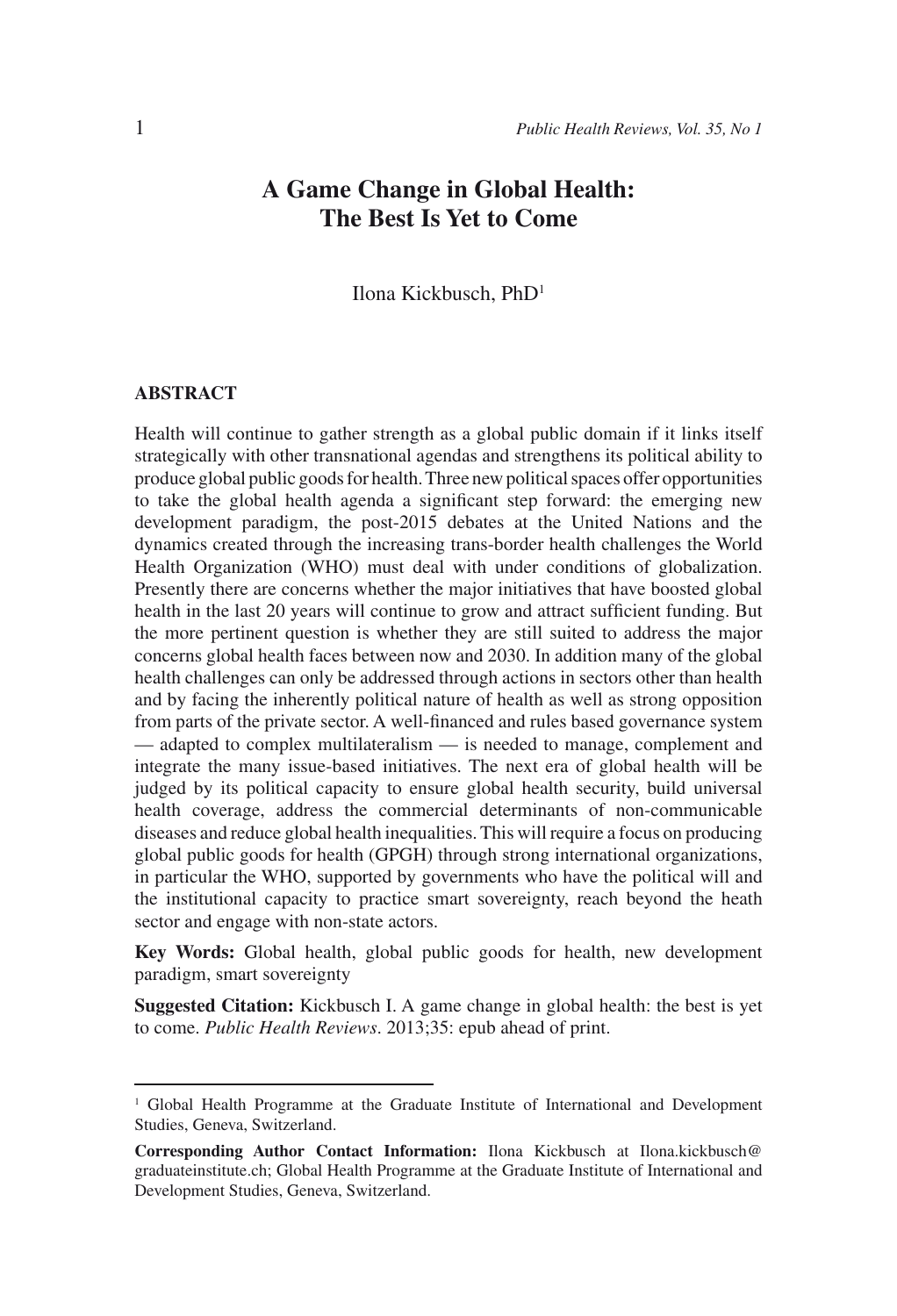### **THE STRATEGIC RELEVANCE OF GLOBAL HEALTH**

The governance challenges for global health are deeply political challenges. The positioning of health in a global and interdependent world has changed profoundly over the last 20 years related to processes of globalization and major power shifts within and between countries, sectors and organizations. This makes a number of existing development frameworks obsolete. The forging of global governance will increasingly depend on the support and willingness of the emerging economies and rising powers<sup>1</sup>; this was amply illustrated at negotiations related to climate change in Copenhagen 2009, the stalling of the Doha round of talks on trade as well as in negotiations on "viral sovereignty" within health.<sup>2</sup> Effective global governance will also increasingly depend on the compliance of the corporate sector with global rules combined with a readiness to act more responsibly and in adherence to human rights.<sup>3</sup>

Health continues to gather strength in the global domain: it remains a major contributor to development, and it has become integral to the political transnational agendas of many states and the commercial transnational agendas of many business sectors. These agendas play out and overlap: the *security agenda* driven by the fear of global pandemics or the intentional spread of disease; the *foreign policy agenda* which prioritizes national interests; the *economic agenda* which sees the health sector as a USD 6.5 trillion global growth industry; and finally the *social justice agenda*, which advocates for health as a social value and human right.<sup>4</sup>

This review takes the view that there is both a need and an opportunity for a game change in global health towards a more political paradigm which is committed to the production of global public goods for health (GPGH). Three political spaces<sup>5</sup> to take such an agenda forward are at hand: the emerging new development paradigm, the post-2015 debates at the United Nations and the dynamics created through the increasing trans-border health challenges the World Health Organization (WHO) must deal with under conditions of globalization. This expanding agenda was well documented at the 2013 66<sup>th</sup> World Health Assembly (WHA66) which had to deal simultaneously with WHO reform and finance, the mechanisms to address the new priority of non-communicable diseases (NCDs), the post-2015 process with its ensuing health priorities and call for universal health coverage, the experiences gained with avian influenza A (H7N9), the stalling of polio eradication, the threat of anti-microbial resistance and finally the outbreak and spread of the MERS Coronavirus (nCoV).<sup>6</sup> The realization has grown in these debates that the major global health challenges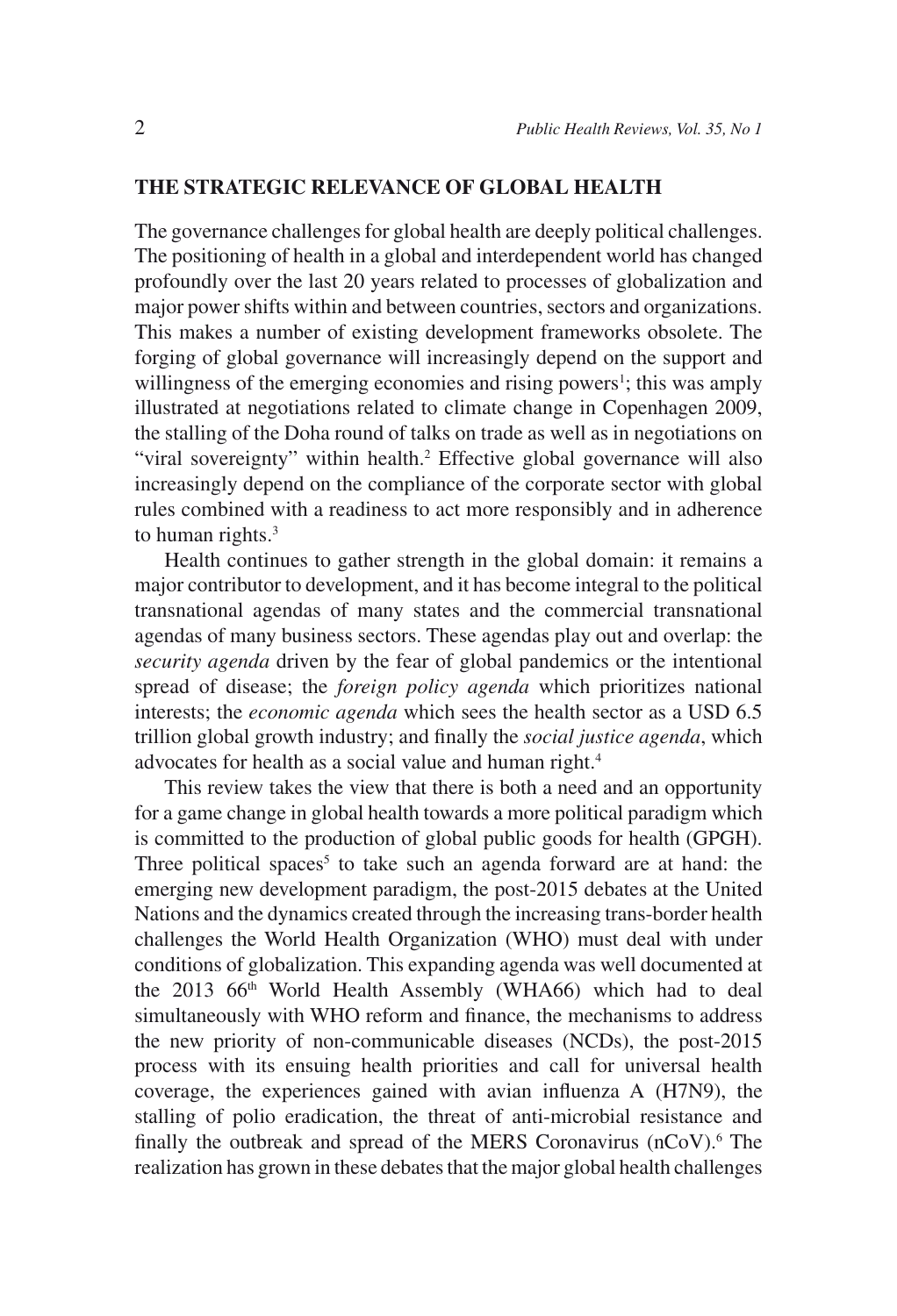can no longer be resolved within the confines of *global health governance* but need to become part of a much larger agenda of *global governance for health and sustainability.* In response WHO has ventured into areas such as the social determinants of health and health in all policies. Yet despite strong lip service, the political breakthrough in support of such approaches has not yet occurred, and the organization continues to face great difficulties in working with other sectors.

### **END OR START OF AN ERA?**

It is helpful to start from the strategic construct of a "global public health domain" from which to position health more broadly and more politically. A "global public domain" is defined by Ruggie as "an institutionalized arena of discourse, contestation and action organized around the production of Global Public Goods (GPG). It is constituted by interactions among nonstate actors as well as states (…). It differs from anything in the past that might resemble it in its dynamic density, and by operating in real time."7 The global public health domain goes beyond the interstate realm and presently encompasses an extraordinarily dense range of initiatives and institutions: international organizations, sectors and agencies in countries, development banks, global health initiatives, hybrid organizations, alliances, civil society, private industry, philanthropies, academic institutions, professional associations and dedicated individuals, some with significant power. Fidler has termed this development "global health's political revolution".8

This "golden era of global health"<sup>9</sup> of the last 20 years has been so described because the increase of actors has been accompanied by the significant and consistent growth of financial contributions for the large issue-based global health initiatives, which have led to many innovations and saved many millions of lives. As global challenges mount and money seems to get scarcer, the concern grows that the expansion of global health is coming to an end. There are also increasing concerns that the WHO, global health's core agency, has been significantly and dangerously weakened through this development.<sup>10</sup> In marked contrast Mark Dybul, the head of the Global Fund to Fight Aids, Tuberculosis and Malaria (GFATM), is highly optimistic and sees global health at the "cusp of a breakthrough because of a remarkable series of confluences"<sup>11</sup> which would enable unprecedented steps forward in fighting major diseases.

To some extent both perspectives are valid: the traditional financial transfers by Western governments have indeed been reduced and could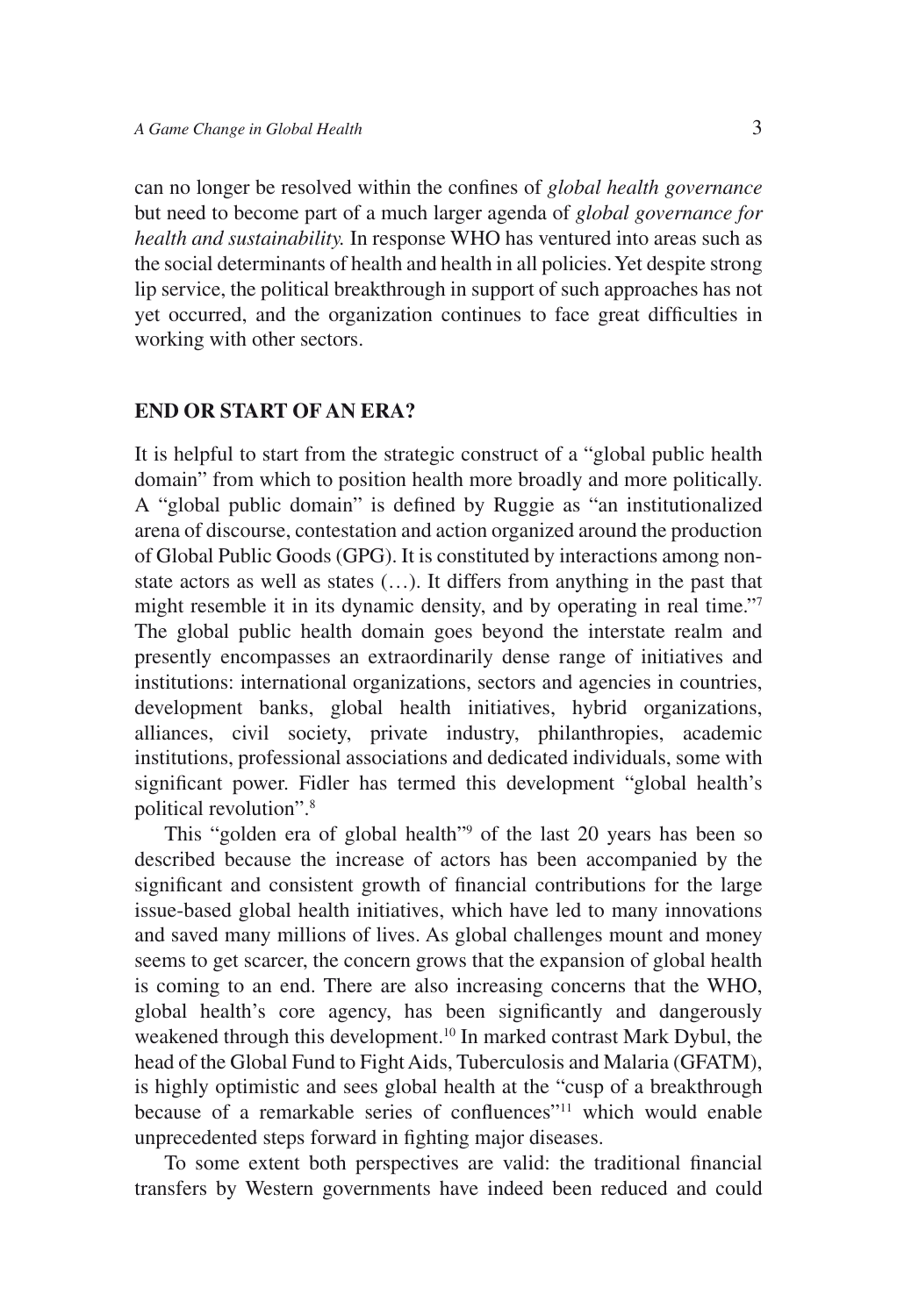drop further. Yet the flows of non-traditional development assistance (NTDA) have nearly quadrupled from an estimated 8.1 percent of total development assistance in 2000 to 30.7 percent of the total in 2009.<sup>12</sup> In global health NTDA comes primarily from philanthropists such as the Bill & Melinda Gates Foundation (BMGF), a long list of organizations and philanthropies with new financing models and gradually more support from the BRICS countries\* and other middle-income countries. The latter takes many different forms and cannot yet be fully assessed. The GFATM and the Global Vaccine Alliance (GAVI) have been very successful with the mixed financing models they have developed. Domestic funding of health systems is also increasing dramatically in many countries: for example domestic funding on HIV has now exceeded international investments, as a report by UNAIDS documents.13 Finally the private for profit health sector is expanding significantly in both developed and developing countries.<sup>14</sup>

But the "golden era of global health" also went hand-in-hand with a disregard of more political and structural goals in favour of technical solutions — be they bed nets, vaccines, retroviral drugs or contraceptives. This has been a general tendency in development approaches after the end of the cold war,15 but in global health it has been particularly pronounced due to the nature of the medical enterprise and its humanitarian base. This approach has been further reinforced by the hegemony established by the BMGF in the global public health domain. As the authors of a recent study state, "The ubiquity of the foundation in its areas of interest almost inevitably dampens debate".16 This review argues that the ability to produce GPGH lies at the core of the next era of a more politically minded global health. It is urgent to embark on a critical debate on global health's direction because the challenges on the horizon cannot be resolved through relying on the present approaches. This game change in global health will need to be as radical as the changes introduced by AIDS to the global health arena three decades ago. $17$  Such change will require both a change in the approaches prioritized within the system of *global health governance* and its health focused institutions and a determined move into other sectors based on a broader commitment to the *global governance for health and sustainability.* It will also demand a shift from the technical realm into the realms of governance and politics and it will require political acumen to make use of unique opportunities and "new political spaces".<sup>5</sup>

<sup>\*</sup> Brazil, Russia, India, China, and South Africa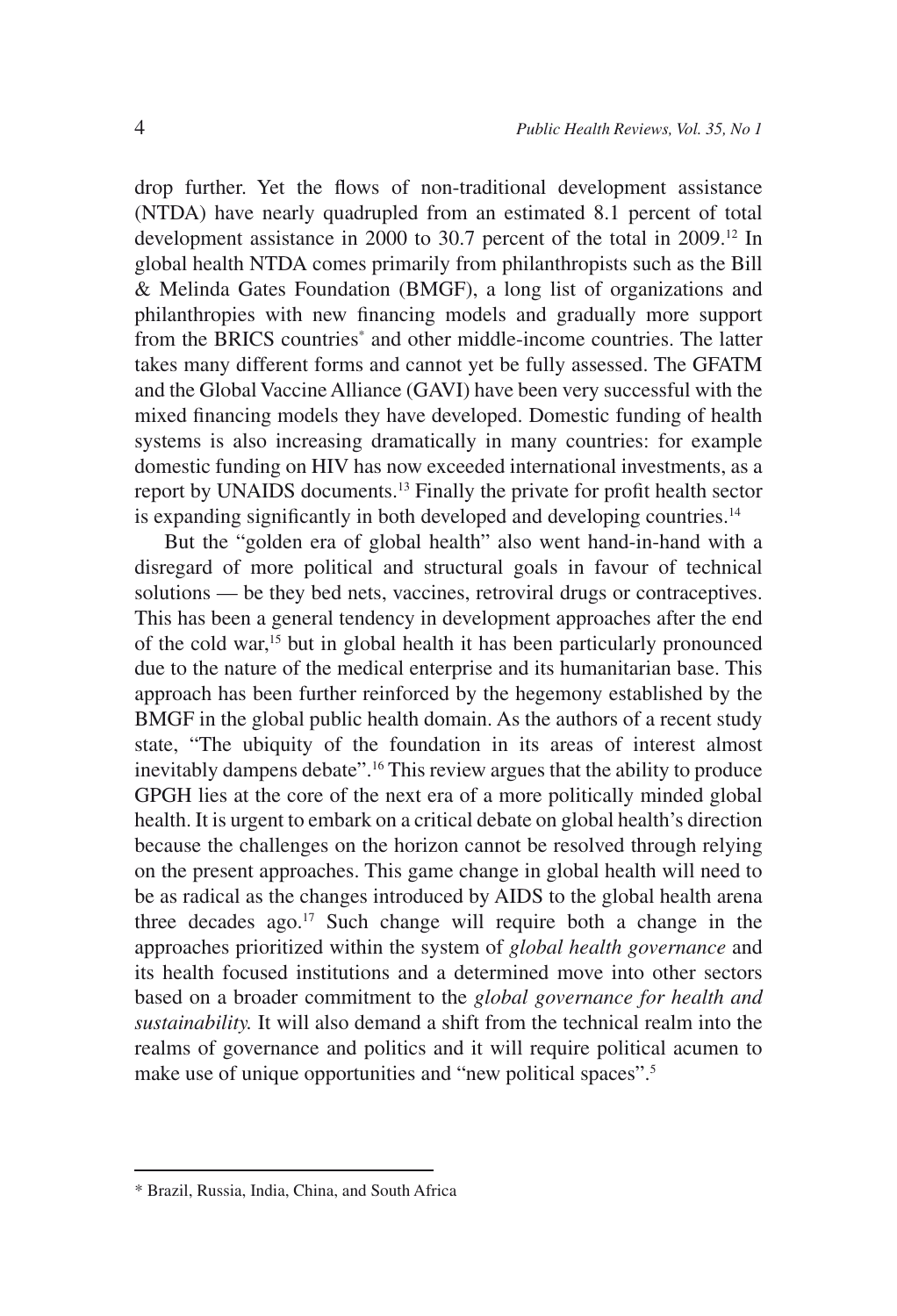#### **A GLOBAL PUBLIC GOODS FOR HEALTH APPROACH**

Global health as a term refers to "those health issues which transcend national boundaries and governments and call for actions on the global forces and global flows that determine the health of people."18 This significantly expands the global public health domain from the global health initiatives to a wide range of other sectors, actors and concerns, including not only the global flows of viruses, health services, people and products but also global financial flows and their impact on health in the face of globalization. The issues of interest and power — the political and commercial determinants of health — are not sufficiently present in much of the global health literature. At the same time reports on successful technical interventions will usually include a category along the lines of "political will" as if it were one technical component among others. Of course some non-governmental organizations (NGOs) are adamant that health is political<sup>19</sup>, and recent analysis of the impact of austerity politics on health in Europe also makes clear reference to the political determinants<sup>20</sup> as do some analyses of the NCD epidemic.<sup>21</sup>

For a politically astute approach to global health we still need to establish a better conceptual link between the cross-boundary nature of globalization and the many dimensions of health. Only then can we develop governance structures and mechanisms that can respond adequately to globalization's extensity, intensity, velocity and impact.<sup>22</sup> Most definitions of global health do not fulfill this requirement, and much of the debate applies a mind frame that has been characterized as "methodological nationalism" — basing analysis on the notion that social phenomena can be conceptualized around the boundaries of the nation-state rather than on the highly mobile global flows and the complexities of interdependence.<sup>23</sup> This national bias makes it particularly difficult to deal with the commercial determinants of health and the increasingly trans-boundary nature of the unhealthy commodity industries as the NCD debate clearly shows. The WHO Director General Dr. Chan stated at the end of the WHA66 that never before had delegations from WHO member states come under such pressure from trans-national private companies.

This review argues that in order to strengthen individual countries in their response to the trans-boundary nature and impacts of globalization on health, a strong commitment to the production of GPGH has become a political imperative. While the initial debate on GPG concentrated on an economic rationale of market failure, recently approaches to GPG have been more politically driven. GPG are defined pragmatically along three characteristics: rules that apply across borders, institutions that supervise and enforce these rules, and the benefits that accrue without distinction between countries.<sup>24</sup> We know well that global health risks cross borders and manifest themselves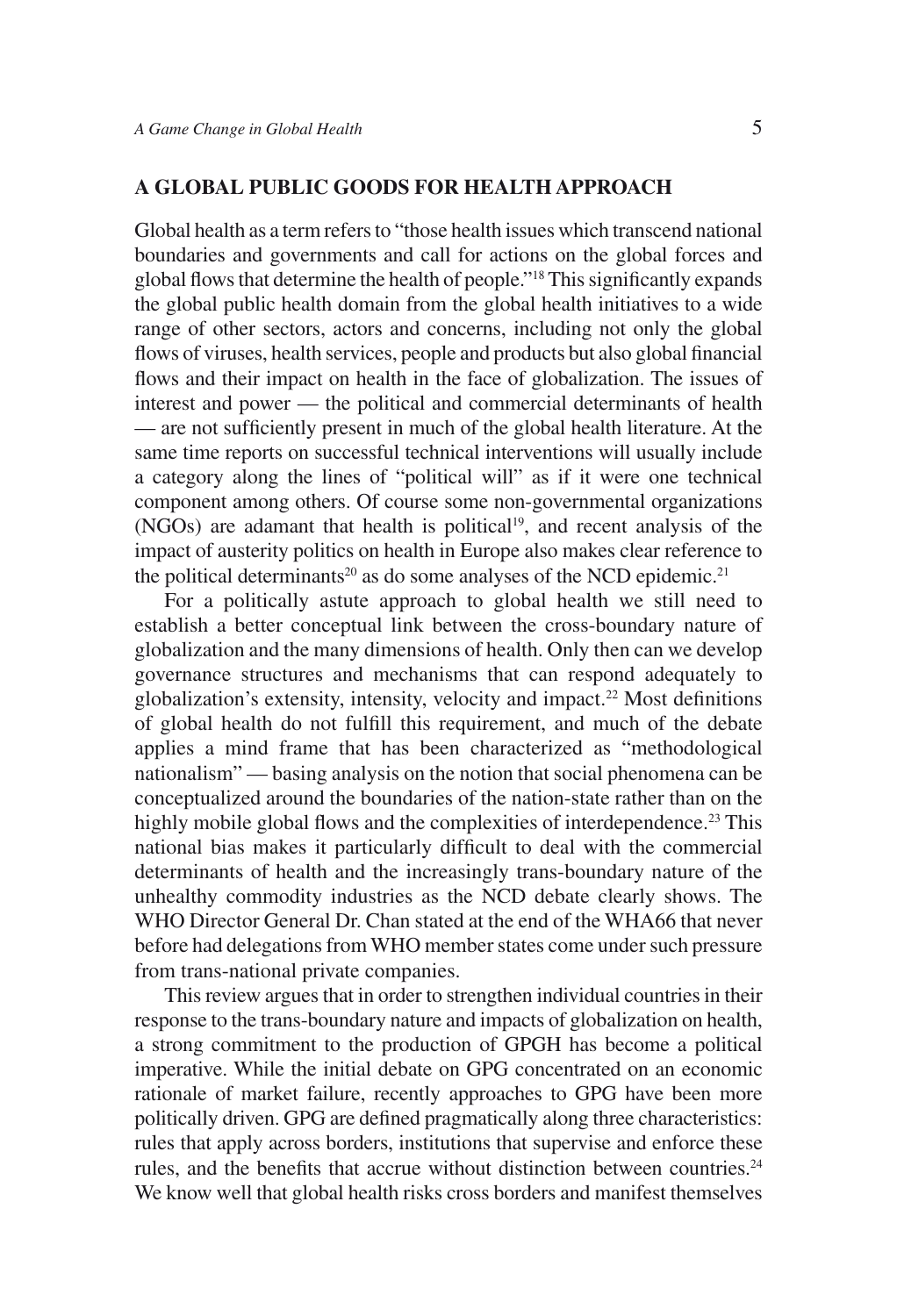at the national and local level — be they contagious disease outbreaks, NCD or health equity challenges — and because of this cross-border nature, no country alone can prevent their occurrence and or deal with their externalities. Fighting the spread of viruses without cooperation can be near impossible — the same applies increasingly in relation to the response to multinational companies that harm or endanger health. It is important to underline that in an age of interdependence GPG do not erode national sovereignty — they strengthen it as states decide jointly on their commitments in the face of pressures they could not face successfully alone. Trail blazer countries with strong political will can pave the way for the global community as Australia has done in fighting the tobacco industry on the issue of plain packaging.<sup>25</sup>

In the global public health domain we have an organization that can establish rules that apply across borders. WHO is unique among global health organizations because of its treaty making power; in November 2011 the Executive Board of the WHO underlined that "the intergovernmental nature of WHO's decision-making remains paramount; the development of norms, standards, policies and strategies, lies at the heart of WHO's work.*"*  So far WHO has only adopted two major binding health agreements — the International Health Regulations (IHR) and the Framework Convention on Tobacco Control (FCTC) — and in relation to both there are major challenges in national implementation. Still there are a growing number of proposals to develop other binding frameworks for health — for example in relation to research and development, marketing to children, alcohol, fraudulent medicines and antimicrobial resistance. There has also been a proposal for an overarching Framework Convention on Global Health — which in fact echoes many elements enshrined in the WHO Constitution. A wide range of rules established in the global health arena have a GPG character; they include norms, knowledge and technologies, international regimes, disease surveillance and control, policies and standards. They do have benefits that accrue without distinction between countries — even though a range of countries would need additional support to be able to establish the necessary mechanisms at country level. But while WHO can establish rules and supervise their implementation (countries do have a responsibility to report), one of its key weaknesses is that it cannot enforce these rules.

Whereas much of the global health innovations and initiatives focus on how to address market failure, the recent Global Risks Report 2013 has identified global governance failure as a critical component of all the global risks it analyzes, including (as a health example) the challenge of multidrug resistance. The report highlights how global governance needs to be better integrated with national responses<sup>26</sup> — even when agreement has been reached at the global level most GPG — also in health — depend on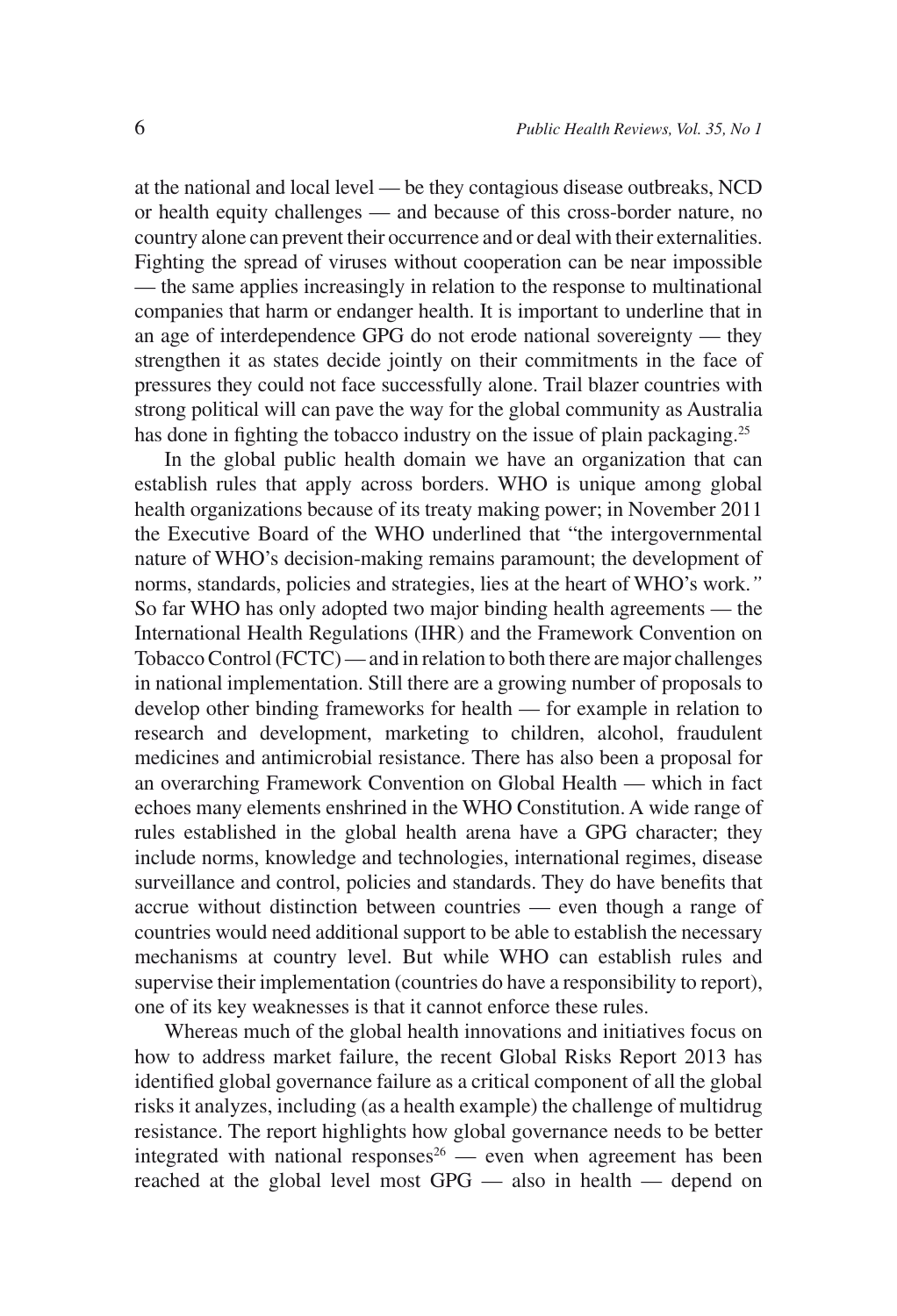national implementation. This echoes Kaul (2013), who suggests that one of the most productive ways to strengthen global governance is to put in place mechanisms that support GPG at both the national and the global level. A GPGH approach generates the need for "smart sovereignty" — this means that in view of increasing interdependence in a global world it is within countries' enlightened self-interest to engage in international cooperation and support and implement international agreements which ensure benefits for their citizens.<sup>27</sup> For example, states will only be able to address the global tobacco epidemic by rigorous implementation of the FCTC, and they will only be able to successfully restrict disease outbreaks if each and every state fulfills its obligations under the IHR.<sup>28</sup>

### **THE CHANGE IN THE DEVELOPMENT DISCOURSE**

GPG usually face the same problems as public goods at the national level: nobody is willing to pay unless there is a mechanism (i.e., taxation) to enforce contribution. This means a GPG approach is hampered by two difficulties: there is the fear of losing sovereignty (i.e., the control of one's own territorial policy decisions) through accepting the joint governance of GPG, and there is the fear of the responsibilities for investment and financing at the global and at the national level that go with a GPG approach. At the global level the issue of just pricing also needs to be addressed one of the reasons the Kyoto Agreement finally failed.29 The global public health domain has spearheaded models to show that the financing and governance of GPG is not exclusively a matter of governments — indeed in some areas of GPGH provision, such as the access to treatment for HIV/ AIDS, this has been undertaken by a wide range of stakeholders from the public and the private sector and through new mechanisms such as the GFATM and a levy on airline tickets. This underlines Ruggie's position on what constitutes a global public domain. Because the concern for the financing of GPG is part of the new dialogue on development aid, it becomes an important political space for global health interests. Shafik (2011), now vice president at the International Monetary Fund (IMF), projects aid to become a "catalyst for financing global problem solving".<sup>30</sup> The emergence of a new development model which maintains that "the path is potentially set for the design of a new kind of development assistance and global public policy"1 will have a significant impact on the global public health domain. It will consist of two major streams: international solidarity through "global issue networks" to help the poorest and actions to tackle GPG such as climate change, conflict resolution and public health.<sup>1</sup>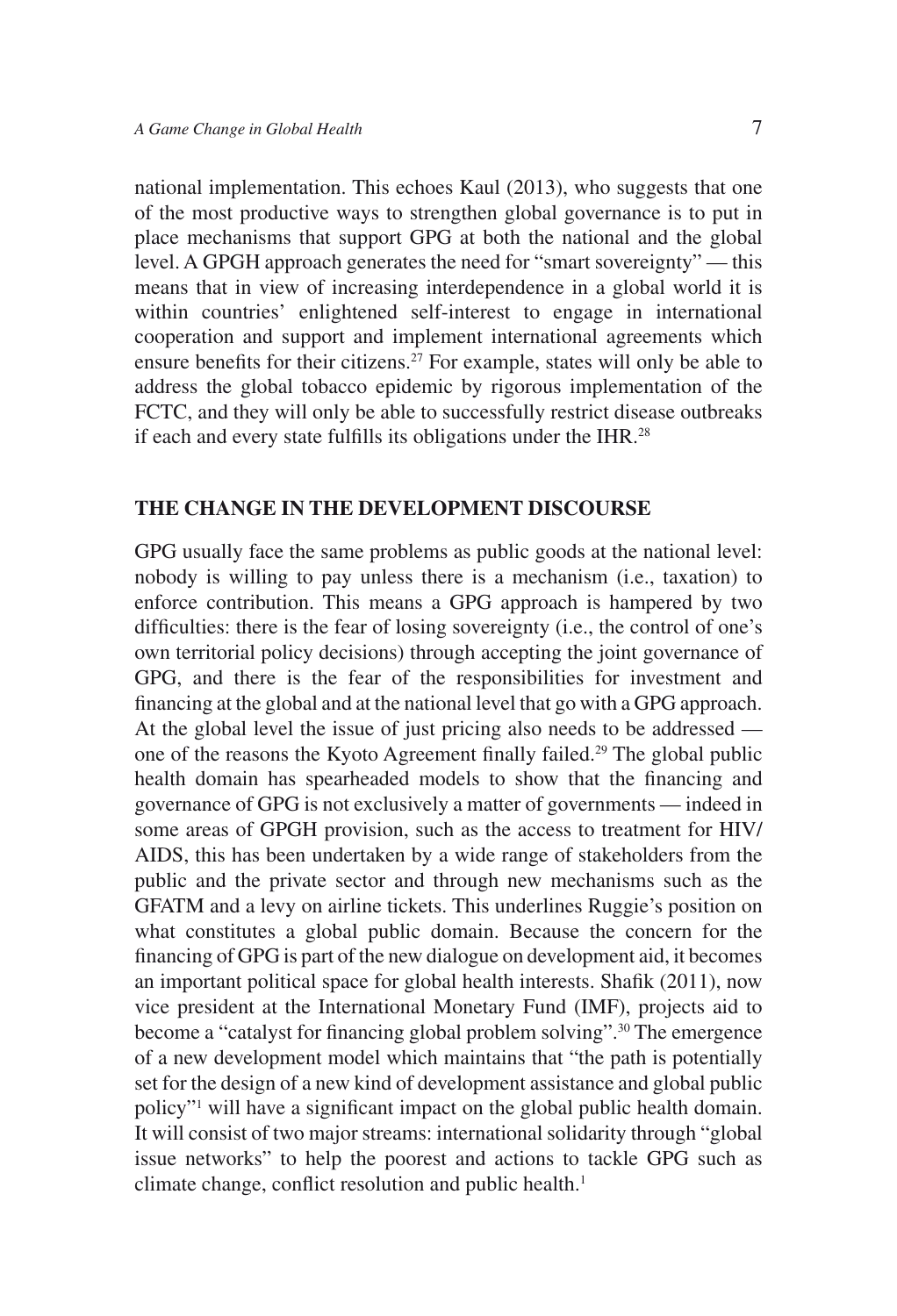The purpose of aid is changing as the geography of poverty changes. The recent United Nations Development Report highlights that broad "global rebalancing" is taking place with about 40 countries dramatically improving the living conditions, health and education of their people; this can free funding for the production of GPG.31 Aid dependence will fall for most countries — as poverty decreases, direct investments and workers' remittances become more important; aid, foreign and commercial interests will increasingly be linked. Many poverty challenges are now issues of national redistribution related for example to tax rates rather than donor support $12$  as governments of developing countries are committing more of their own resources to health.<sup>32</sup>

The BRICS countries can provide examples from their own recent development experience on how to invest in growth, address major health issues and determinants or provide access to health care in a resource poor environment. Brazil is such an example (also hailed by the World Bank) which has raised 20 million people out of poverty in its own country and has just recently announced that it plans to cancel or restructure USD 900m worth of debt in 12 African countries, as part of a broader strategy to boost ties with Africa. As many of the BRICS and a range of other middle- and low-income countries increase their domestic health investment they also become rich enough to buy advice in the private health consultancy market, as China has done in the process of its health care reforms. Developing countries are entering an 'age of choice'**:** they shop for development models and partners.32 Increasingly they will seek expertise and experience as well as independent and autonomous training systems rather than financial assistance. Providing lawyers is quite different from providing bed nets — and building schools of public health is different from sending project consultants. Countries will not only expect different things from aid organizations (some of which are already refocusing their work accordingly), international organizations and development banks — they also want voice and power to define global agendas and the GPGH that are of high relevance for them.<sup>33</sup>

### **THE POST-2015 AND THE SUSTAINABLE DEVELOPMENT GOALS PROCESS**

The post-2015 agenda is a critical political space where a "new global partnership" — UN Secretary-General's High-Level Panel of Eminent Persons (HLP) report<sup>34</sup> — is being defined and forged, also in global health. The UN has taken a leadership role in global health on three occasions: in defining the health related millennium development goals (MDGs) and in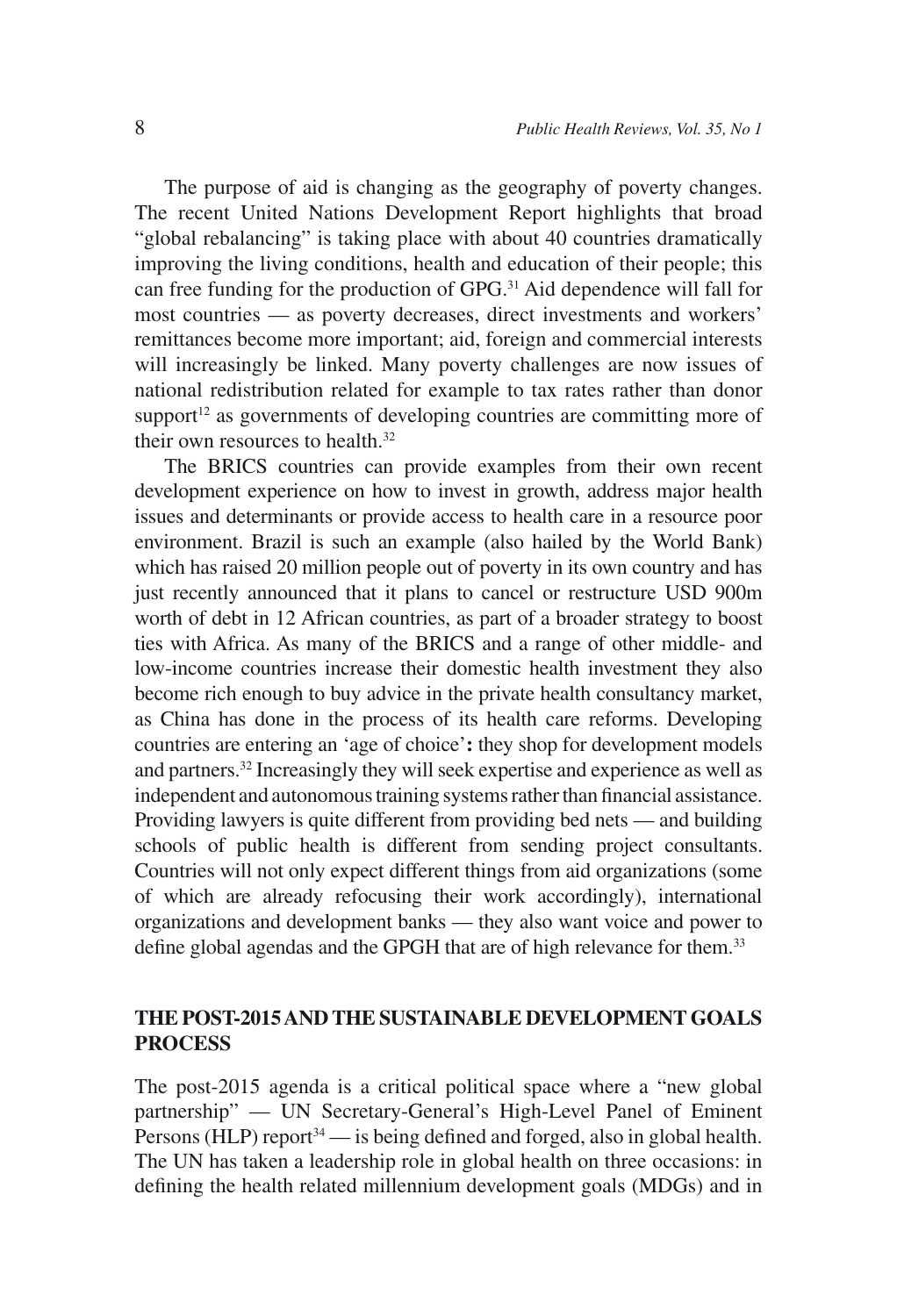organizing two key debates at the UN General Assembly, on HIV/AIDS in 2000 and on NCDs in 2011. It has the opportunity to do so again in 2015 in relation to the future heath agenda and the production of GPGH. In this process health relates to two big sustainability challenges: the one set by the Rio+20 Declaration  $(2012)^{35}$  which is to "manage the world's production and consumption patterns in more sustainable and equitable ways"; the other which maintains that reducing poverty can no longer be seen separately from the need to protect "earth's life support".<sup>36</sup> This provides an excellent entry point to discuss health challenges in terms of GPG: it relates to issues such as health security and the recent outbreaks of avian influenza A (H7N9) and MERS Coronavirus (nCoV); the global spread of NCDs; the threat of anti-microbial resistance; and unacceptable and unsafe working conditions as in the textile factories and mining industries of the developing world. Health must build the bridges to the production of other GPG required to ensure in health: for example food, water and energy.<sup>37</sup> Many of these face similar challenges with universal access (i.e., water as a human right) as does the debate on universal health coverage. None of the health goals — no matter how defined — can be reached by the health sector alone and are all dependent on other goals yet to be determined including reduction of poverty, just governance and equity.

In contrast the proposal of the HLP<sup>38</sup> leaves much to be required. In its health proposal *Goal 4: Ensure Healthy Lives* it maintains the priorities of the MDGs and adds sexual and reproductive rights, indeed an important addition; the need for UHC is mentioned in the text that accompanies the goal proposal; NCDs are added on to the list of priority communicable diseases HIV/AIDS, Tuberculosis, Malaria and (again an addition) neglected tropical diseases (NTDs). There is no reference to an urgent challenge such as anti-microbial resistance or outbreaks which require global collective action and would need to be approached with a GPGH mindframe.

One forward-looking suggestion has been to relate people's health to the sustainable development agenda through a vision that links Healthy People with those of a Healthy Planet.<sup>39</sup> Another has been an adapted definition of sustainable development by David Griggs and colleagues (2013): "Development that meets the needs of the present while safeguarding Earth's life support system, on which the welfare of current and future generations depends."36 They propose six goals which "manage trade-offs and maximize synergies" and cut across economic, social and environmental domains: *thriving lives and livelihoods, sustainable food security, secure sustainable water, universal clean energy, healthy and productive eco systems, governable and sustainable societies*. 36 In this approach health is a subcategory but clearly cross-cutting. This review argues that it will be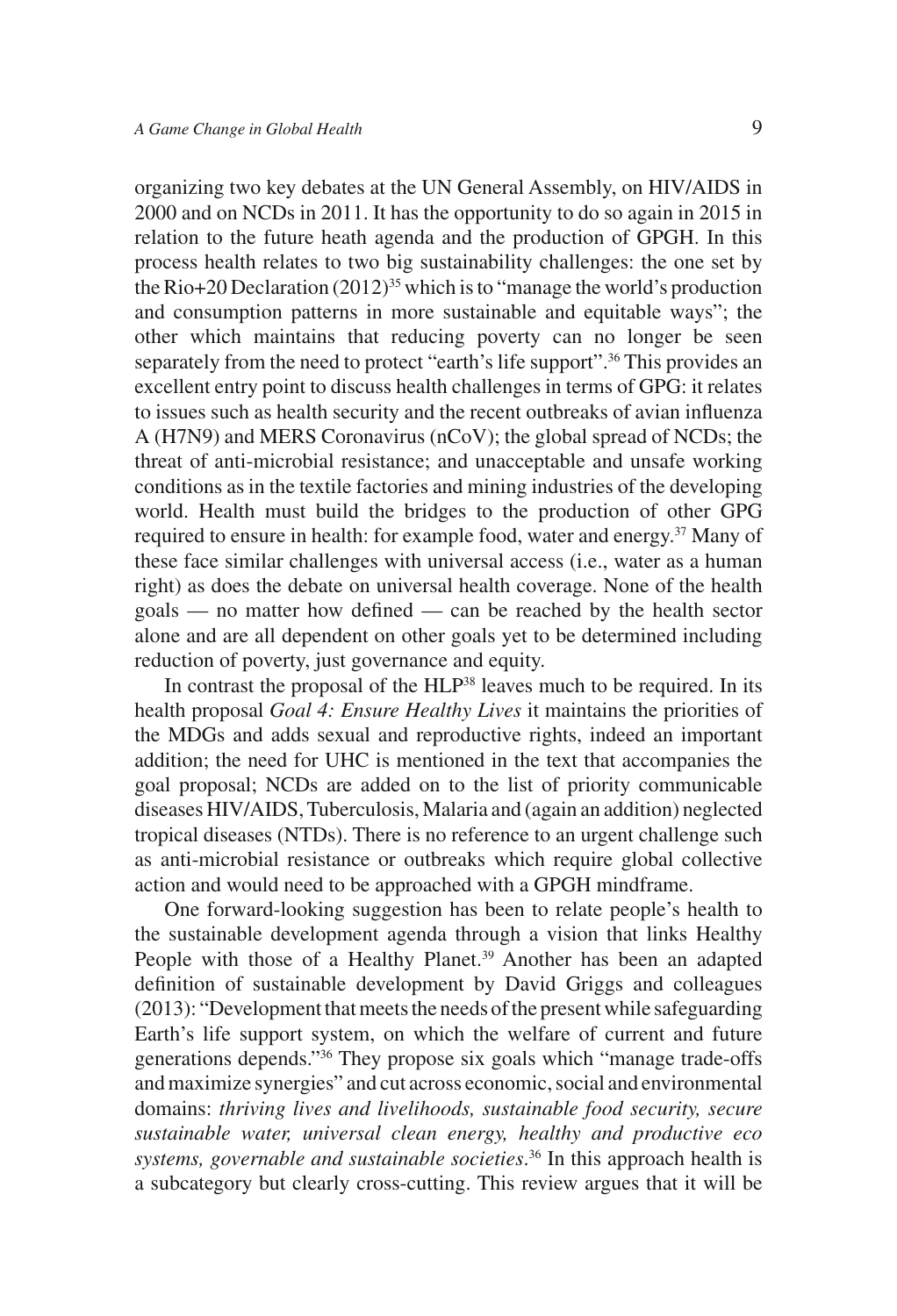critical in the post-2015 and sustainable development goal (SDG) negotiations to present health not as a sectoral, functional and technical area but as an overarching fundamental goal which is a cornerstone of sustainable development in the  $21<sup>st</sup>$  century and is essential in both a normative and a strategic sense to any future post-2015 framework that might emerge. Its deep relations to human rights, equity and governance need to be highlighted — all of which relate to the provision of GPGH.

Governments — says the WHO Constitution — have a responsibility for the health of their people — it does not specify ministries of health. It also implies a political commitment. The post-2015 and the SDG process will shape global governance for health in the decades to come but will be negotiated by governments, not sectors — meaning mainly representatives of the ministries of foreign affairs. Health must be well prepared as to how to enter this highly politicized and competitive diplomatic arena because it is not yet guaranteed that health will be prominently positioned and it is even less ensured that GPG approach to the health challenges of the 21<sup>st</sup> century will receive consideration. WHO will have a lead responsibility in shaping how health will be positioned and framed — it will need to strengthen its working group on the post-2015 agenda and its interface with the mechanisms that emerge after the 2013 UN General Assembly through a strong presence in New York. The focus of the post-2015 debate on health will need to focus on global governance for health and sustainability, meaning action which will impact on health and its determinants.

## **UN ORGANIZATIONS AS NORM BUILDING HUBS OF NETWORK GOVERNANCE**

The global public health domain has become a sophisticated system of "complex multilateralism" and network governance defined by a high degree of innovation, some complementarity and a fair amount of competition. At first the "new" and "old" forms of governance were juxtaposed to imply that the new forms — such as public private partnerships, hybrid organizations, alliances, funds and the like — were more effective than the intergovernmental organizations such as the WHO. A key argument for the many new partnerships was that they were innovative, inclusive, flexible and quick, results focused and therefore much more effective in performance.40 But what initially seemed a zero-sum game in which governmental actors would lose their rule setting authority to actors with less legitimacy and less willingness to regulate — also within health — has not come about to the extent that was feared and partly wished for.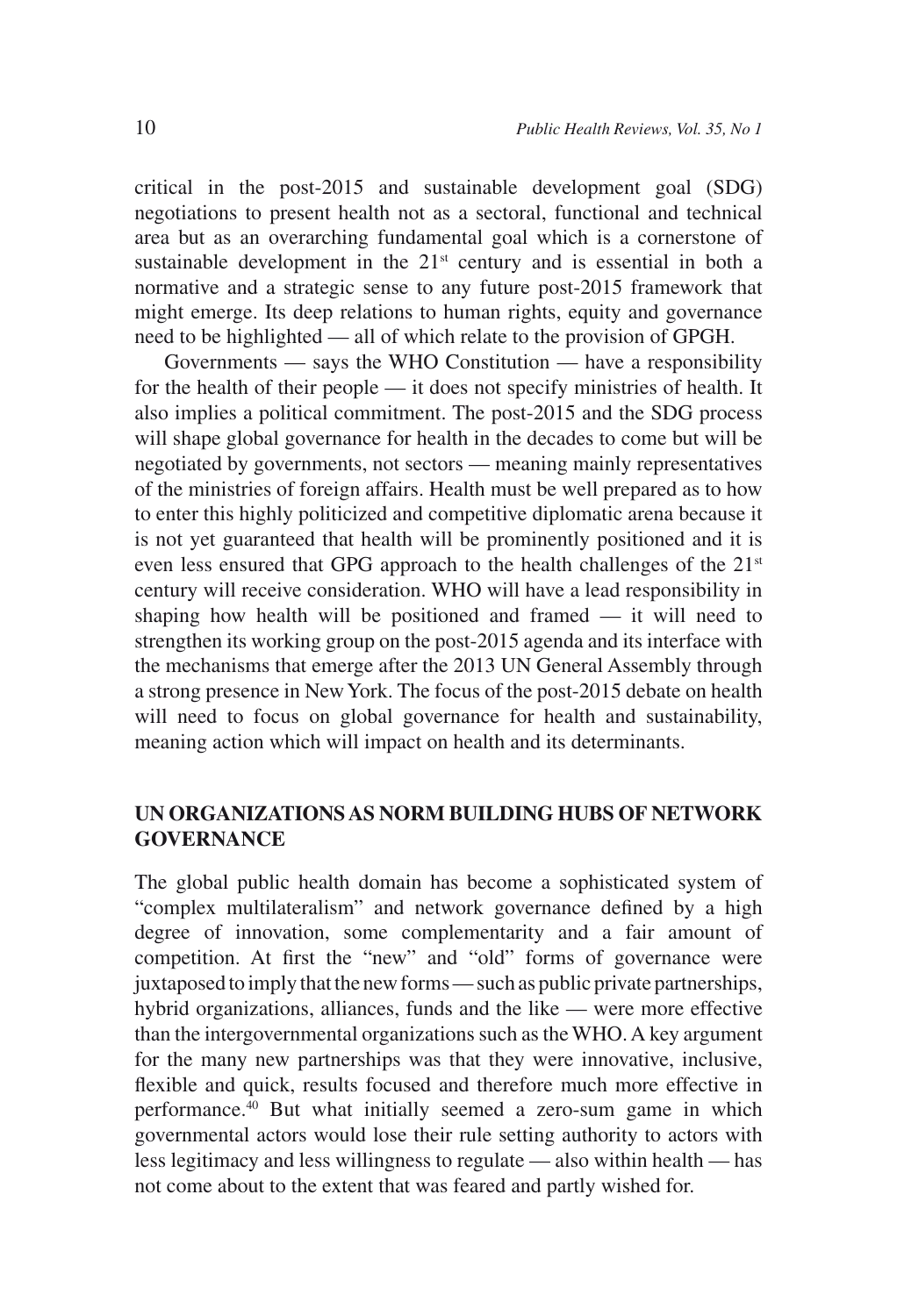In the new century WHO — while being described as weak and ineffective — actually embarked on a number of key rule setting GPG initiatives (e.g., FCTC, IHR, Pandemic Influenza Preparedness (PIP) Framework); provided clear guidance for the financing of health systems; responded to major disease outbreaks and externalities (SARS, H1N1) and launched new value driven initiatives such as the Report of the Commission on Social Determinants of Health. Health was further strengthened during the debates at the UN on the MDGs, on HIV/AIDS and on NCDs. These activities at the UN, the WHO and many other international organizations are expressions of network governance for global health that expand the global public health domain, fuel its dynamism and support the production of global norms $41$  such as the right to health.

Such "dynamics that undermine, cross and mix boundaries"<sup>42</sup> in a continuously evolving form of network governance with a very similar expansion and unstructured plurality of actors can also be seen in climate governance.<sup>43</sup> The organizations no longer coordinate in the  $20<sup>th</sup>$  century sense of the word; instead they manage a complex adaptive global system of many interests and voices by enabling ongoing feedback loops and consensus building. This new multilateralism requires skills in relationship building and negotiation and explains the growing interest in the field of global health diplomacy<sup>44</sup> — everyone has become a health diplomat in some fashion.<sup>45</sup> Such a dynamic global policy domain must be nurtured and supported by clear rules of engagement, transparency and accountability — this is the  $21<sup>st</sup>$  century approach to interpreting Article 2 of the WHO Constitution to "act as the directing and coordinating authority on international health work". For example, over 3000 registered participants attended the WHA66, and over 100 side events were organized. Twitter and social media reporting abounded. The organization must plan its governance processes with a mind to acting as the crucial hub for setting global health norms, which are then taken to other bodies and organizations. This is a major part of the stewardship function within network governance.

A weakening of multilateral organizations such as the WHO would give powerful governments as well as other actors even more scope to do as they please. That is why WHO reform has become so important: the organization sets global health norms and priorities, and it needs to be strengthened to fully apply its normative and legal base to develop and strengthen GPGH. With a GPGH focus the staffing composition of the organization will need to change: it will require lawyers, policy analysts and economists. For example it will need to significantly expand its capacity in international law as it relates to health — this would include public international law (e.g., international criminal law, humanitarian law and human rights law), private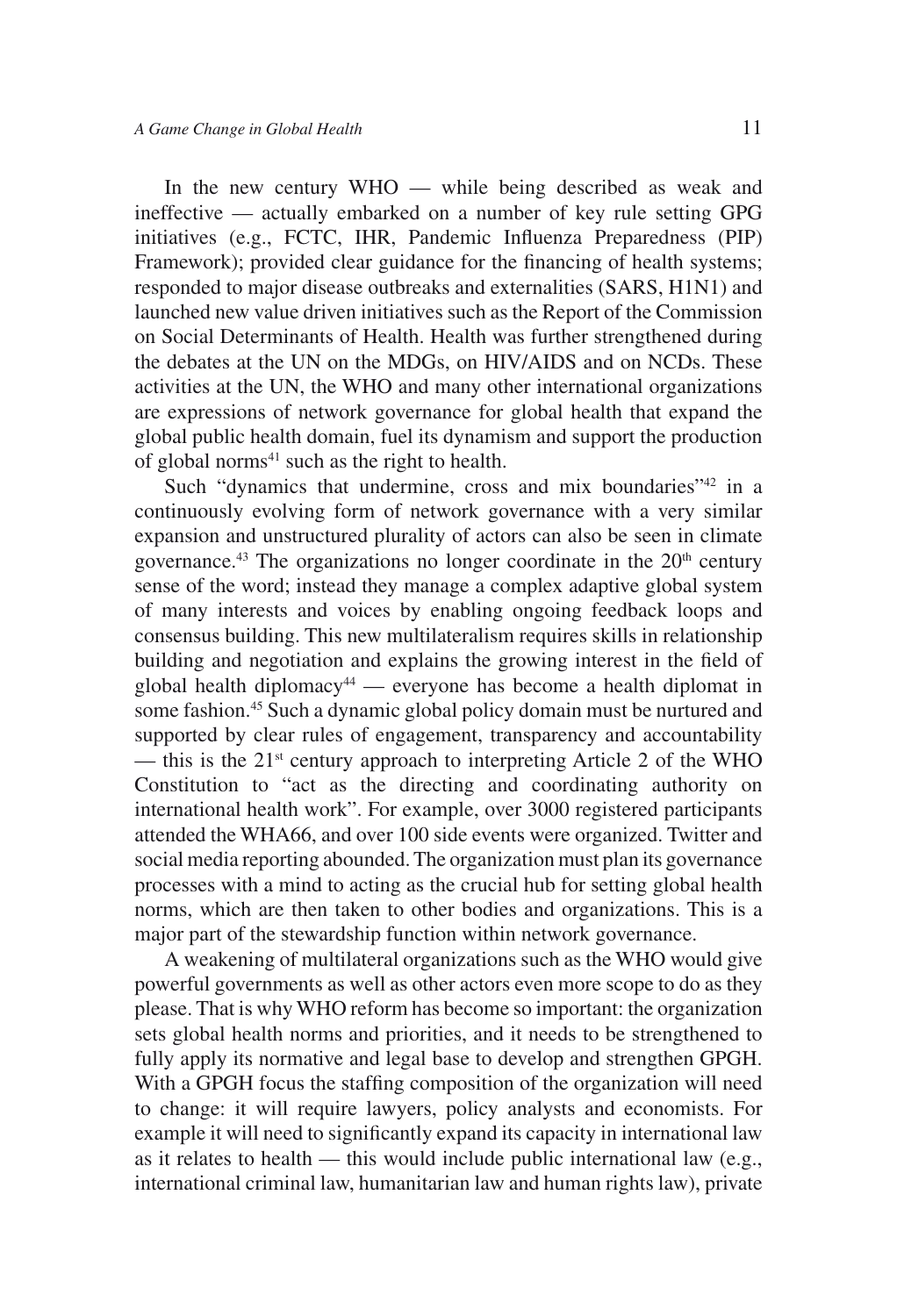international law and supranational law. Specialized areas include trade laws and intellectual property laws. WHO should also strengthen its currently weak and unsystematic role in the collection of relevant national health laws as well as in giving or coordinating legislative advice to its Member States which are otherwise often challenged in using their national health regulatory space vis-a-vis their international obligations. The role of the private sector in health will expand exponentially over the next 20 years — WHO will need staff who understand the transnational health industry, can analyze its strategies and its economic and political impact and feed this information back to member states.

### **TRANSPARENCY AND ACCOUNTABILITY WITHIN THE GLOBAL PUBLIC HEALTH DOMAIN**

A critical next step in global health governance will be to strengthen accountability and transparency for all actors, including NGOs. Network governance requires what John Rawls has termed a "moral concept of reciprocity" — global health governance needs to move towards an approach in which external accountability will be required in order to maintain legitimacy. The global public health domain requires a reliable and sustainable system of distributed governance between the global health organizations that presently exist. Mandates and responsibilities need to be clearly presented, cooperation encouraged by member states and other actors and transparency and accountability ensured. Keohane (2008) draws attention to the fact that contrary to what one might believe, intergovernmental organizations along with weak states are among the most accountable entities in world politics.46 In contrast corporations, trans-governmental networks and powerful states are much less accountable — for the global public health domain we must add large philanthropies. Accountability is inversely linked to power, and the more powerful organizations or states are — also in the international and transnational realm — the less accountable. Non-state actors in the global public health domain have gained significant influence through a combination of resource based and results based legitimacy fuelled through ideas and innovation. The scrutiny paid to many of these actors is not as strong as that for international organizations; indeed there are increasing reports that their hegemony prevents critical analysis. The new actors and hybrid organizations all have systems of accountability to their own members, boards and shareholders — but there is no system of accountability for their impact on the global public health domain in its totality, its members, its agendas and its funding streams.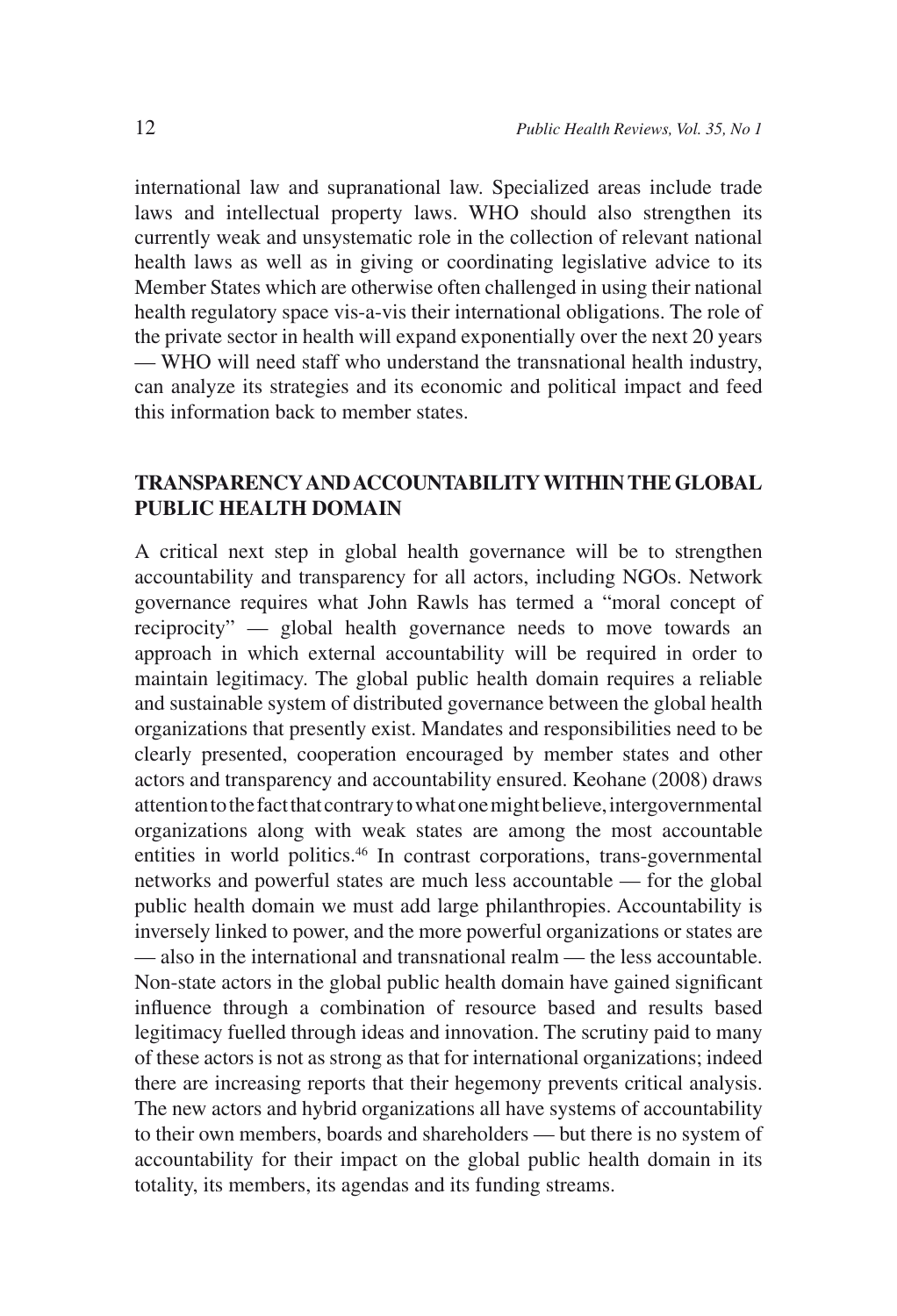The transparency requested from the WHO in the context of its reform process needs to be matched with a mechanism for mutual accountability within the global health arena. Nascent and uncoordinated efforts exist: reporting on donor contributions to global health, assessment of agencies by donors, reporting by the UN Special Rapporteur on the human right to health, NGO reports on implementation of treaties, norms and standards, assessment of MDG implementations and the Commission on Information and Accountability for Women's and Children's Health. One way forward could be for the WHO to propose an independent accountability agency or commission which would work on criteria jointly developed by states together with other global health actors. These would assess the organizations according to their mandate and their impact on the progress in the global public health domain as a whole. The reports of such an independent agency or commission would be widely available and presented for discussion to a legitimate institutional interface — both at the WHO and the UN General Assembly. A proposal to locate such an interface within the context of the WHA called Committee C was put forward a couple of years  $ago^{47}$  and could provide a basis for further discussions. Finally, as the world changes ever more rapidly and health continues to be ever more important, a new type of annual world health report could be envisaged which provides an analysis of the global public health domain, its actors, is financial flows and its political relevance.

#### **FUNDING MODELS FOR GPGH**

It is encouraging that WHO is seeking new approaches to ensure the funding of its core functions which produce GPGH — and that there is even discussion on increasing the assessed contributions. Yet some more radical options should be considered that relate to other funding streams in the global arena. GPGH that serve all actors — not just states — should be financed by all: people, governments and industry, because the stability and the rule of law provided through a strong multilateral system benefits all. Therefore a new approach is needed to cover a significant part of the funding that is required to ensure the implementation of politically agreed GPGH at all levels of governance. Global health organizations such as the GFATM are already engaged in the financing of GPGH — such as the sustained care and treatment of the millions of people with HIV/AIDS — through a wide range of public and private partners. Governments, in cooperation with the development banks and the private sector as well as major foundations, can develop models for this in the context of the post-2015 debate, building on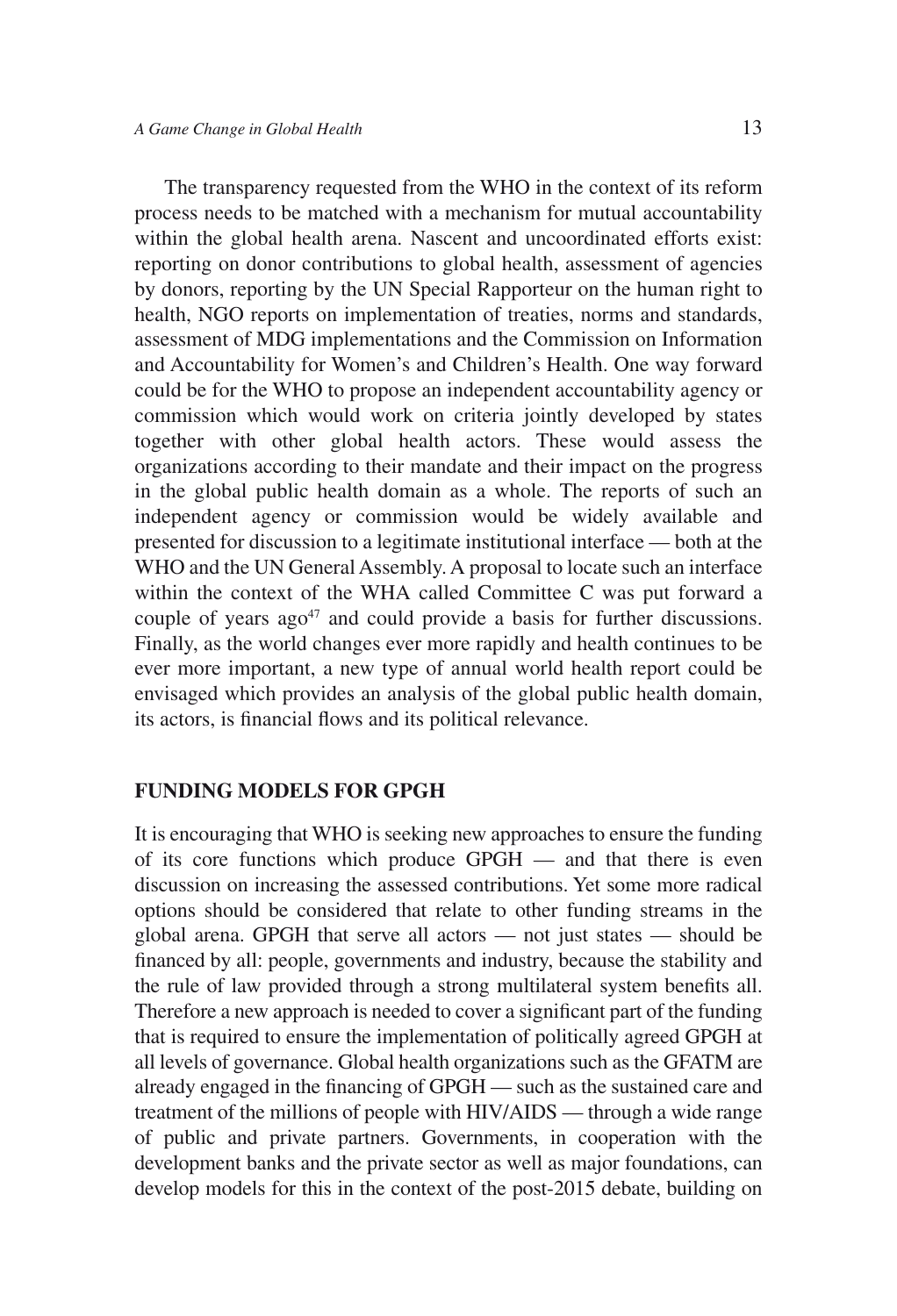existing experiences with approaches in the global public health domain such as UNITAID, the International Finance Facility for Immunization (IFFI), Advanced Market Commitments (AMC), Debt2Health, "microcontribution" and proposals such as a Currency Transaction Levy (CTL).<sup>48</sup> Other models exist in the field of climate change and agriculture which could serve the global public health domain well in the discussions on GPGH.<sup>27,49</sup>

Ideally the post-2015 agreements for health would include financing mechanisms which identify clear GPGH packages with pooled reliable funding mechanisms from various levels of governance and a wide range of contributors. Funding models might also include cooperation of different agencies on GPGH packages — for example between agencies responsible for matters related to anti-microbial resistance. The global health market, with its present volume of USD 6.5 trillion, benefits significantly from WHO's effort on universal health coverage, access to vaccines and medicines, product safety and classification of products and diseases. De-Tax is a "proposal to earmark a share of VAT Taxes generated by participating businesses for health systems development" and is being discussed by the G20 countries. It clearly needs a mechanism detailing how the health industry is required to contribute to the provision of GPGH.

# **A "GOLDEN ERA OF GLOBAL HEALTH" WORTHY OF THAT NAME IS YET TO COME**

All governance at the global level — global health governance and global governance for health and sustainability — needs to be supported by "the creation or reform of national institutions."50 The debate on global governance has neglected national institution building for global collective action: good global health begins at home. Governance for global health at national and regional levels is critical. States gain strength and legitimacy when they practice smart sovereignty and act collectively, restricting the power of largely unaccountable actors such as transnational corporations at the global level; this they did in health when they adopted and then ratified the FCTC. It requires structures and mechanisms that engage sectors and actors at the national level in preparation for international negotiations, meaning strong departments of global health in ministries of health and intersectoral mechanisms that work towards policy coherence in global health. Kaul calls these "National Programmes of international cooperation"<sup>27</sup> — in global health we call them *National Strategies for Global Health.* These are strategy papers that are produced jointly across various sectors of government — sometimes with the involvement of other actors — to develop a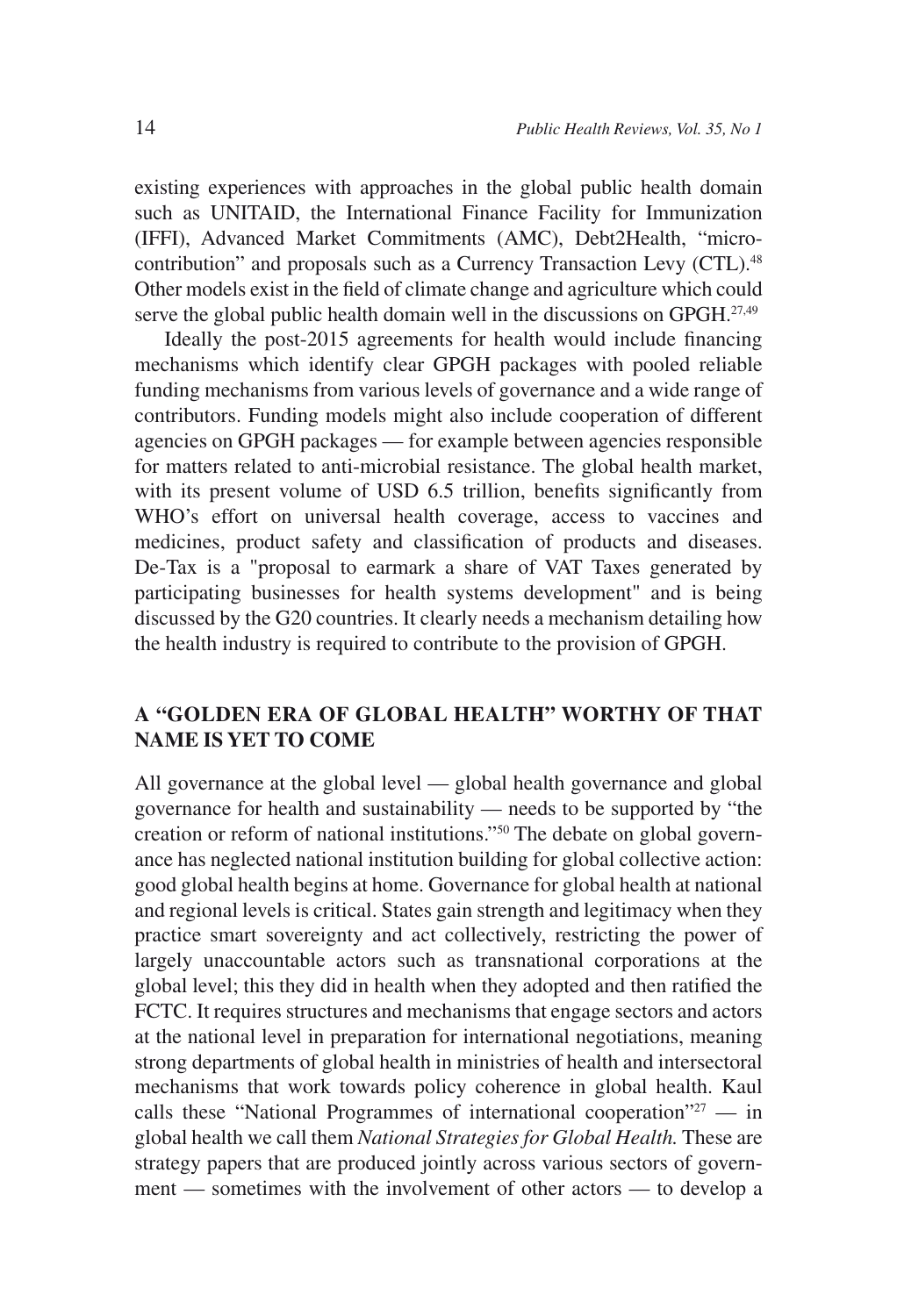coherent approach to global health action and negotiations.51 In addition capacity building in global health diplomacy allows all actors to better understand the global policy process as well as the implications and benefits of smart sovereignty.27,52 It follows that one of the roles of the WHO is to support countries to build the capacity to practice *smart sovereignty* for health in order to strengthen their understanding of and commitment to GPGH.

Frequently because of many national pressures, countries will not act on their own initiative — that is why the agenda setting role of international organizations and the voice of global civil society combined with academia to provide evidence of effectiveness has become so critical at the global level. Rules need to be in place which ensure that negotiations in the global public health domain are fair and just; the success of the recent PIP negotiations has illustrated how central this is to reaching agreements<sup>2</sup>; inclusive mechanisms for consultation with broad participation of the many actors in the global public health domain need to be ensured through network governance and good stewardship. But in order to act we also require a better understanding of the dynamics of the global public health domain: how political, economic and commercial forces affect the choice of policies and their distributional effects on health. One way to move forward could be for WHO to establish a second commission on Macro Economics and Health to explore the global financial environment as it relates to health, including the growth of the global health industry. The political and economic environment has changed so significantly since the report of the first such commission<sup>53</sup> ten years ago that this would provide a much needed basis for discussions of a global health approach for post-2015 which is concerned with "those health issues which transcend national boundaries and governments and call for actions on the global forces and global flows that determine the health of people."18

We are witnessing a convergence of a set of key principles that form a global health ethics in a challenging narrative of rights and justice which is beginning to be reflected in the debates on post-2015. The next era of global health will be judged by its political capacity to ensure global health security, build universal health coverage, address the commercial determinants of health and reduce global health inequalities. This will require a focus on producing GPGH through strong international organizations, in particular the WHO, supported by governments that have the political will and the institutional capacity to practice smart sovereignty, reach beyond the heath sectors and engage with non-state actors. The best is yet to come.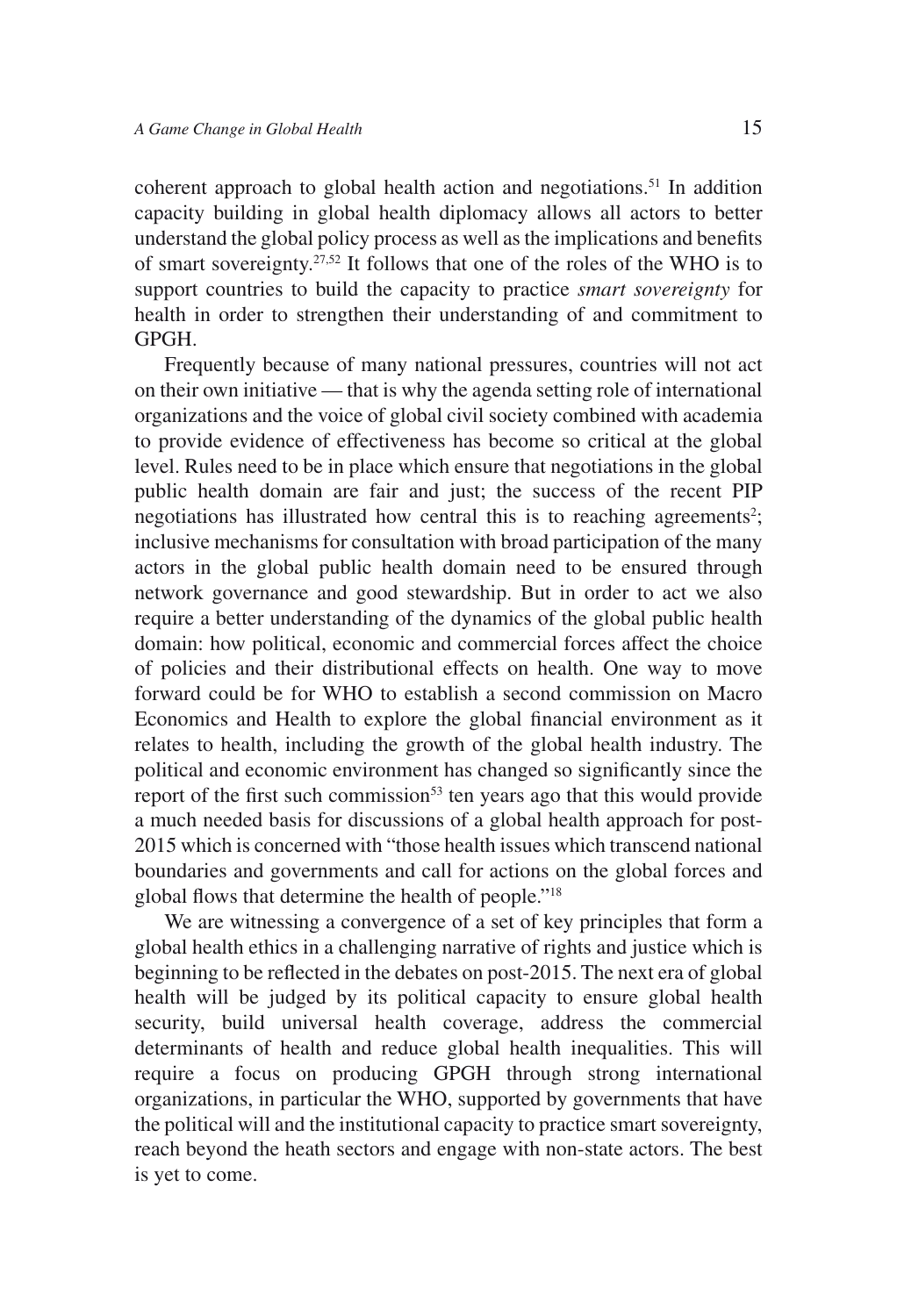#### **Acronyms List:**

 $BMGF = Bill & Melinda Gates Foundation$ FCTC = Framework Convention on Tobacco Control GFATM = Global Fund to Fight Aids, Tuberculosis and Malaria  $GPG = global public goods$  $G P G H =$  global public goods for health HLP = UN Secretary-General's High-Level Panel of Eminent Persons IHR = International Health Regulations MDGs = Millenium Development Goals NCD = non-communicable disease NTDA = non-traditional development assistance PIP = Pandemic Influenza Preparedness (PIP) Framework SDG = sustainable development goal WHA66 =  $66<sup>th</sup>$  World Health Assembly

**Conflicts of Interest:** Ilona Kickbusch was a WHO staff member between 1981 and 1998. Presently she advises several WHO programmes. The Global Health Programme is involved in Global Health Diplomacy training with several parts of the organization. She has been an advocate of a global public goods approach to global health for many years.

**About the Author:** Professor Ilona Kickbusch is the Director of the Global Health Programme at the Graduate Institute of International and Development Studies in Geneva. Her key areas of interest are health in all policies, the health society and health literacy, global health governance and global health diplomacy. She has had a distinguished career at the World Health Organization at both the regional and global levels. She was a professor at Yale University and has taught at many distinguished academic institutions.

#### **REFERENCES**

- 1. Sumner A, Mallett R. The Future of Foreign Aid: Development Cooperation and the New Geography of Global Poverty. Basingstoke: Palgrave Macmillan; 2013.
- 2. Drager N, Abbott F. The 'PIP' (Pandemic Influenza Preparedness) Framework: Smart sovereignty to improve the sharing of influenza viruses with pandemic potential, while also moving towards more predictable and equitable access to vaccines in future pandemics vaccines in future pandemics. Annex 2. In: Kaul I (editor). Global public goods: a concept for framing the post-2015 agenda? Discussion paper. Deutsches Institut für Entwicklungspolitik; February 2013. pp.43-45. Available from URL: http://www.die-gdi.de/CMS-Homepage/openwebcms3.nsf/%28ynDK\_contentByKey%29/ANES-959D4 N/\$FILE/DP%202.2013.pdf (Accessed 13 April 2013).
- 3. Ruggie JG. Just Business: Multinational Corporations and Human Rights. First edition. New York and London: W. W. Norton & Company; 2013.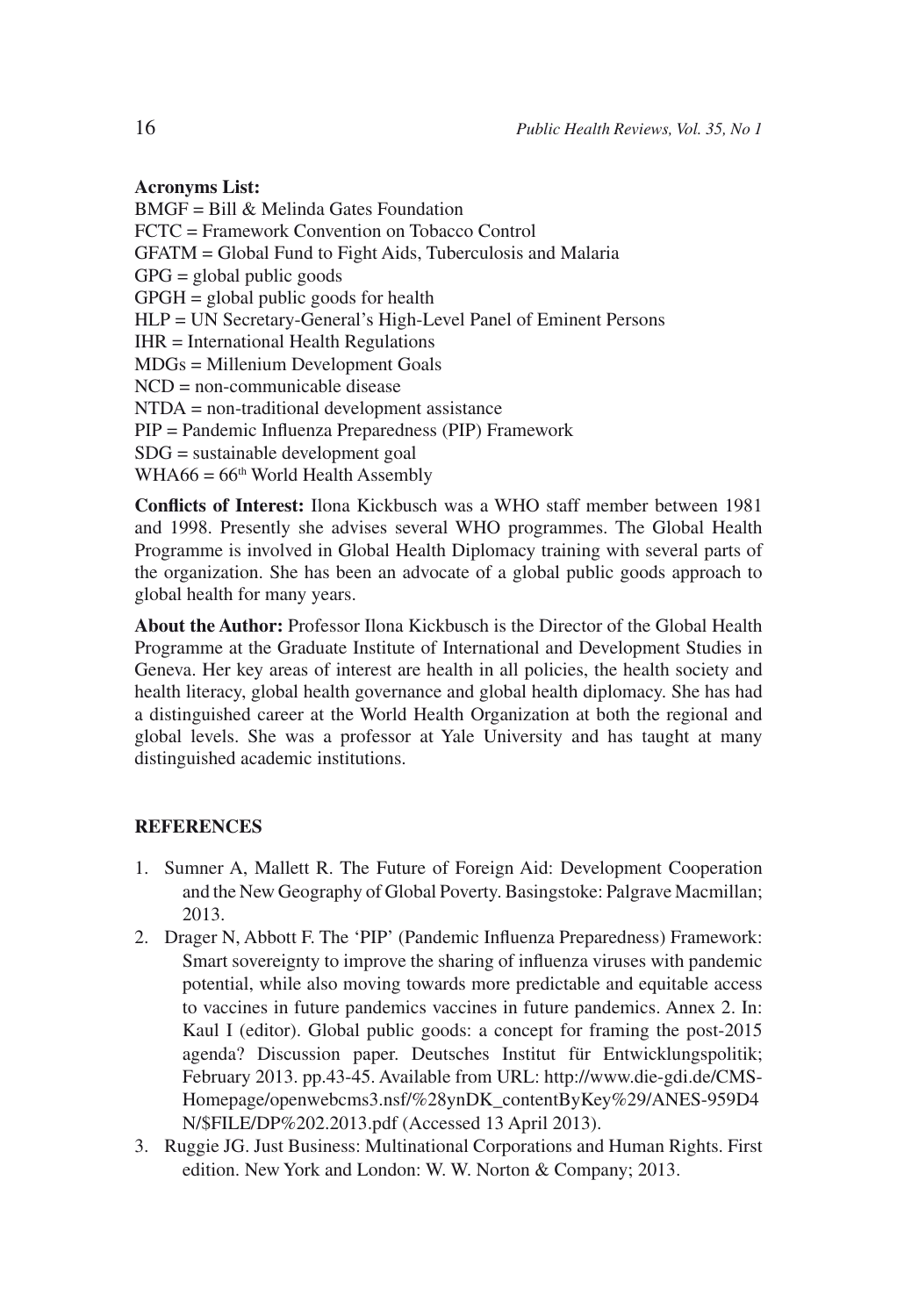- 4. World Health Organization, Regional Office for Europe. Health in foreign policy and development cooperation: public health is global health. Regional Committee for Europe, Sixtieth Session, Moscow, 13-16 September 2010. WHO/Europe; 2010. Available from URL: http://www.euro.who.int/\_\_data/ assets/pdf\_file/0004/119542/RC60\_edoc14.pdf (Accessed 13 April 2013).
- 5. Kickbusch I. Global Health Governance: some new theoretical considerations on the new political space. In: Lee K (editor) Globalization and Health. London: Palgrave; 2003. pp.192-203.
- 6. World Health Organization. Sixty-sixth World Health Assembly: daily notes on proceedings. WHO; 27 May 2013. Available from URL: http://www.who.int/ mediacentre/events/2013/wha66/journal/en/index.html (Accessed 7 June 2013).
- 7. Ruggie JG. Reconstituting the Global Public Domain: Issues, Actors, and Practices. Eur J Int Relations. 2004;10:499-531.
- 8. Fidler DP. After the revolution: global health politics in a time of economic crisis and threatening future trends. Global Health Governance. 2008;2:1-21. Available from URL: http://www.ghgj.org (Accessed 12 April 2013).
- 9. Morrison JS. The end of the golden era of global health? Center for Strategic and International Studies; 17 April 2012. Available from URL: http://csis. org/publication/end-golden-era-global-health (Accessed 10 April 2013).
- 10. Garrett L. Blog series on global health. 2013. http://lauriegarrett.com/blog/ (Accessed 7 June 2013).
- 11. Andriote J-M. An optimistic era for global infectious disease control. The Atlantic; 13 February 2013. Available from URL: http://www.theatlantic. com/health/archive/2013/02/an-optimistic-era-for-global-infectious-diseasecontrol/273041/ (Accessed 11 April 2013).
- 12. Greenhill R, Prizzon A, Rogerson A. The age of choice: developing countries in the new aid landscape. A synthesis report. ODI Working Papers 364; January 2013. Available from URL: http://www.odi.org.uk/publications/7163-agechoice-developing-countries-new-aid-landscape (Accessed 11 April 2013).
- 13. UNAIDS. Together we will end AIDS. Geneva, Switzerland: Joint United Nations Programme on HIV/AIDS (UNAIDS); 2012.
- 14. Regional Network for Equity in Health in East and Southern Africa (EQUINET). Expansion of the private for-profit health sector in East and Southern Africa. Policy Series No. 26; November 2011. Available from URL: http://www. equinetafrica.org/bibl/docs/Pol26%20brief%20privatefin.pdf (Accessed 7 June 2013).
- 15. Carothers T, de Gramont D. Development Aid Confronts Politics: The Almost Revolution. Washington, DC: Carnegie Endowment For International Peace; 2013.
- 16. Ogden T. Living with the Gates Foundation: a retrospective: A summary of articles and discussions about the Gates Foundation's impact on global social change. Stanford Social Innovation Blog; 20 December 2011. Available from URL: http://www.ssireview.org/blog/entry/living\_with\_the\_gates\_foundation a\_retrospective (Accessed 7 June 2013).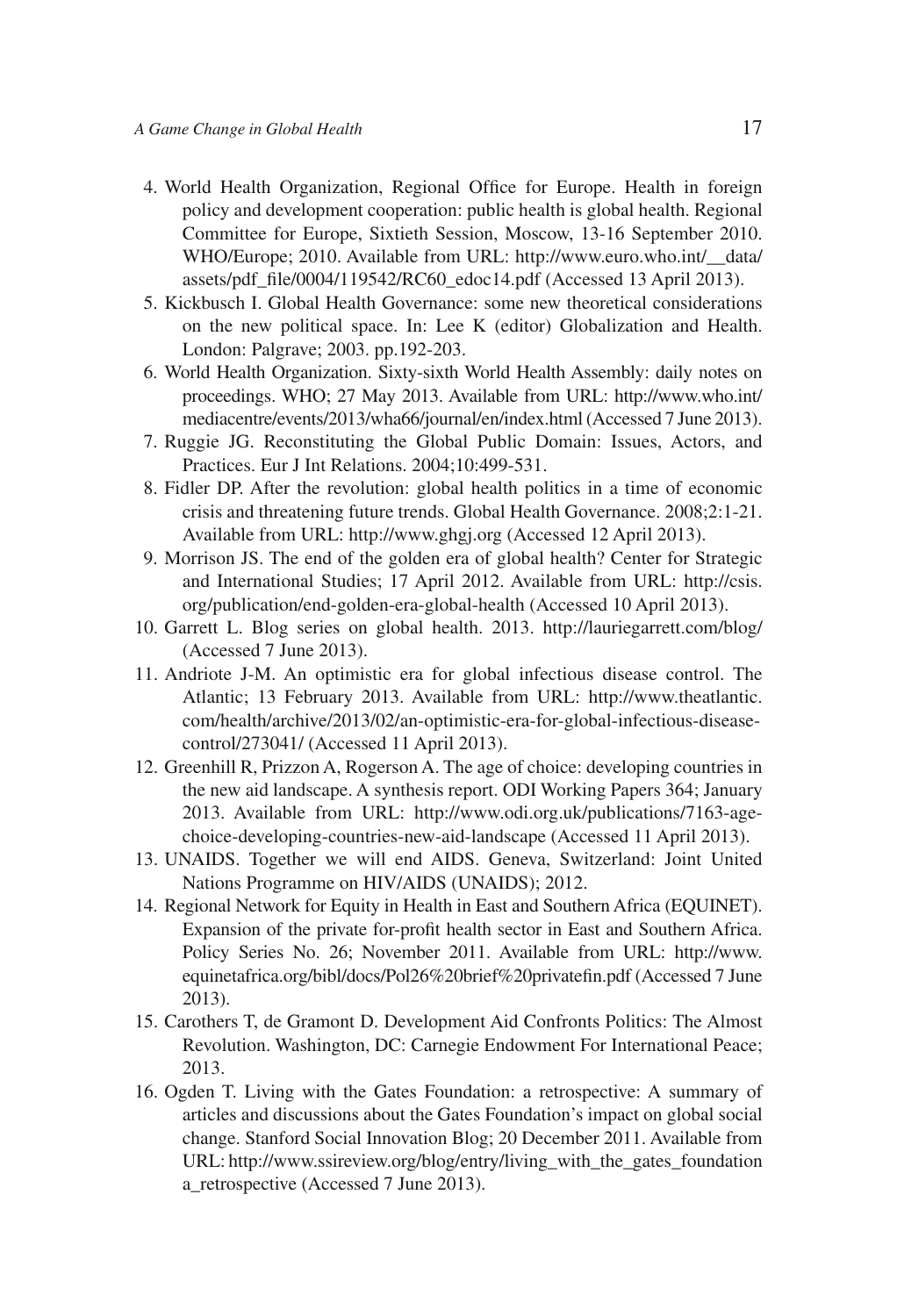- 17. Kazatchkine M. How AIDS changed global health forever. Comment in: The Sydney Morning Herald; 22 May 2013. Available from URL: http://www. smh.com.au/comment/how-aids-changed-global-health-forever-20130521- 2jyu7.html (Accessed 7 June 2013).
- 18. Kickbusch I. The need for a European strategy on global health. Scand J Public Health. 2006;34:561-5.
- 19. People's Health Movement. The People's Charter for Health. People's Health Movement; 10 April 2013. Available from URL: http://www.phmovement. org/en/resources/charters/peopleshealth (Accessed 7 June 2013).
- 20. Karanikolos M, Mladovsky P, Cylus J, Thomson S, Basu S, et al. Financial crisis, austerity, and health in Europe. Lancet. 2013;381:1323-31.
- 21. Moodie R, Stuckler D, Monteiro C, Sheron N, Neal B, et al. Profits and pandemics: prevention of harmful effects of tobacco, alcohol, and ultraprocessed food and drink industries. Lancet. 2013;381:670-9.
- 22. Held D. Global Transformations: Politics, Economics and Culture. Stanford, CA: Stanford University Press; 1999.
- 23. Sassen S. A Sociology of Globalization. 1st edition. New York, NY: W.W. Norton & Company; 2007.
- 24. Ferroni M, Moody A (editors). International Public Goods: Incentives, Measurement and Financing. Boston, MA: Kluwer Academic Publishers; 2002.
- 25. The Lancet. Australia's plain tobacco packaging. Lancet. 2012;380:704.
- 26. World Economic Forum. Global Risks 2013: Eighth Edition. An initiative of the risk response network. World Economic Forum; 2013. Available from URL: http://www3.weforum.org/docs/WEF\_GlobalRisks\_Report\_2013.pdf (Accessed 13 April 2013).
- 27. Kaul I. Global public goods: a concept for framing the post-2015 agenda? Discussion Paper. Deutsches Institut für Entwicklungspolitik; February 2013. Available from URL: http://www.die-gdi.de/CMS-Homepage/openwebcms3. nsf/%28ynDK\_contentByKey%29/ANES-959D4N/\$FILE/DP%202.2013.pdf (Accessed 13 April 2013).
- 28. English.news.cn. China gains international recognition for immediate, effective responses to H7N9. 22 May 2013. Available from URL: http://news.xinhuanet. com/english/health/2013-05/22/c\_132399851\_2.htm (Accessed 7 June 2013).
- 29. University of Maryland. How and why to price carbon: a price commitment is neither a cap nor a tax. Available from URL: http://www.cramton.umd.edu/ climate/ (Accessed 7 June 2013).
- 30. Shafik N. The future of development finance. Working Paper 250. Center for Global Development; May 2011. Available from URL: http://reliefweb.int/ sites/reliefweb.int/files/resources/file\_Shafik\_Future\_of\_Finance\_Dev FINAL.pdf (Accessed 13 April 2013).
- 31. United Nations Development Programme. Human Development Report 2013. The rise of the South: human progress in a diverse world. UNDP; 2013. Available from URL: http://hdr.undp.org/en/reports/global/hdr2013/ (Accessed 12 April 2013).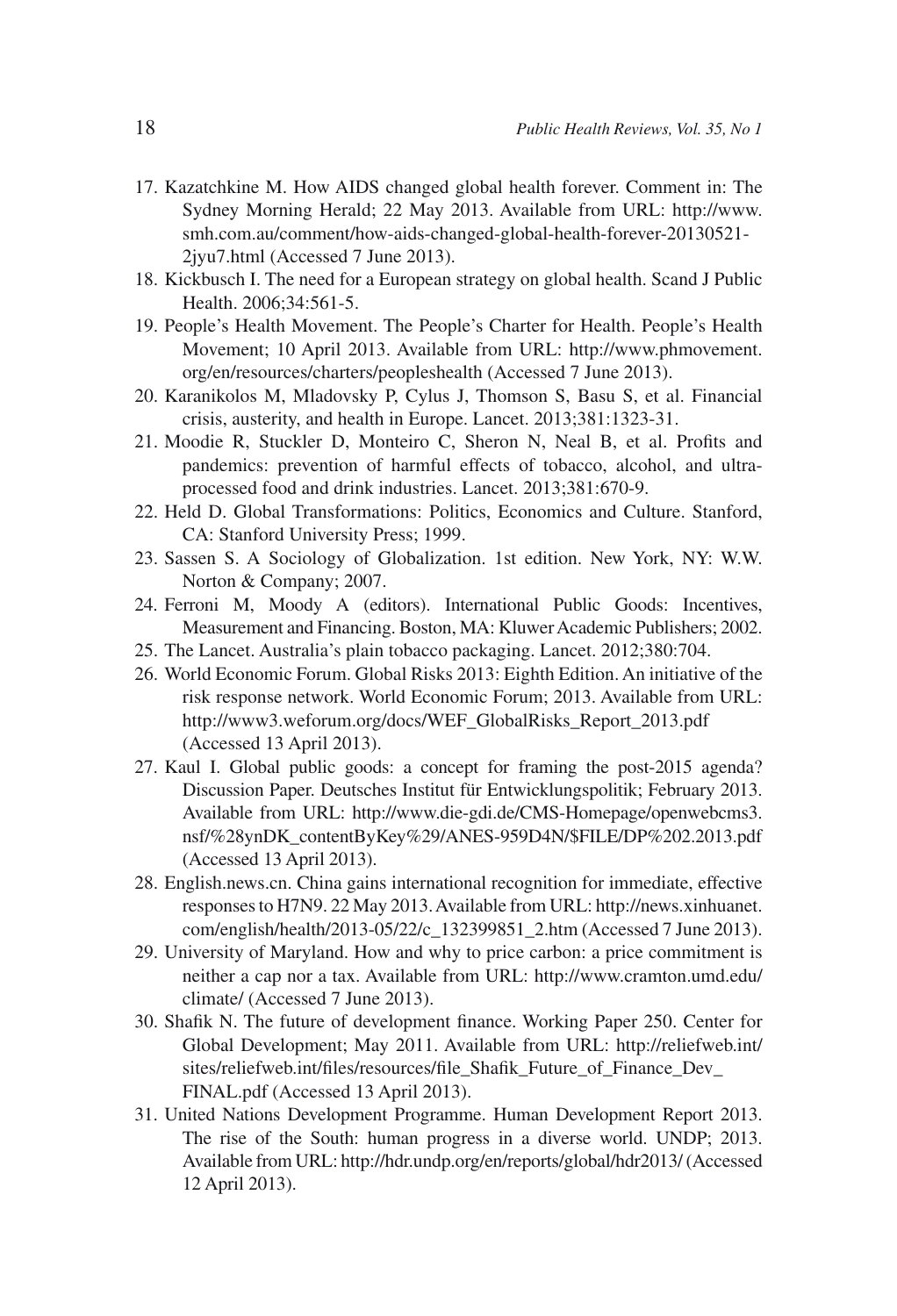- 32. Institute for Health Metrics and Evaluation (IHME). Financing global health 2010: development assistance and country spending in economic uncertainty. IHME; 2010. Available from URL: http://www.healthmetricsandevaluation. org/publications/policy-report/financing\_global\_health\_2010\_IHME (Accessed 25 June 2013).
- 33. OECD. Fourth High Level Forum on Aid Effectiveness. OECD; 2010. Available from URL: http://www.oecd.org/dac/effectiveness/fourthhighlevelforumon aideffectiveness.htm (Accessed 7 June 2013).
- 34. United Nations. High-Level Panel Report on the Post-2015 Development Agenda. 2013. Available from URL: http://www.post2015hlp.org/ (Accessed 7 June 2013).
- 35. United Nations. The future we want: Rio+20 Outcome Document. Available from URL: http://www.un.org/disabilities/documents/rio20\_outcome\_document\_ complete.pdf (Accessed 7 June 2013).
- 36. Griggs D, Stafford-Smith M, Gaffney O, Rockström J, Ohman MC, et al. Policy: sustainable development goals for people and planet. Nature. 2013; 495:305-7.
- 37. Kickbusch I, Brindley C. Post-2015 development agenda: food security and health. 2013.
- 38. United Nations. A new global partnership: eradicate poverty and transform economies through sustainable development. United Nations; 2013. The Report of the High-Level Panel of Eminent Persons on the Post-2015 Development Agenda. Available from URL: http://www.post2015hlp.org/ wp-content/uploads/2013/05/UN-Report.pdf (Accessed 7 June 2013).
- 39. The NCD Alliance. Healthy planet, healthy people: The NCD Alliance vision for health in the post-2015 development agenda. The NCD Alliance; 2013. Available from URL: http://ncdalliance.org/sites/default/files/rfiles/NCD%20 Alliance%20Policy%20Brief%20-%20Health%20in%20the%20Post-2015% 20Development%20Agenda\_%20%28US,%20web%29.pdf (Accessed 7 June 2013).
- 40. Low-Beer D. Innovative Health Partnerships: The Diplomacy of Diversity. Global Health Diplomacy, Volume 1. Singapore: World Scientific Publishing Company; 2011.
- 41. Altinay H. Global norms as global public goods. Global Policy Essay; April 2013. Available from URL: http://www.globalpolicyjournal.com/sites/ default/files/pdf/Altinay%20-%20Global%20Norms%20as%20Global%20 Public%20Goods%2004.13.pdf (Accessed 7 June 2013).
- 42. Beck U. Power in the Global Age. Cambridge: Polity Press; 2005.
- 43. Bäckstrand K. Accountability of networked climate governance: the rise of transnational climate partnerships. Global Environmental Politics. 2008;8:74- 102.
- 44. Kickbusch I, Kökény M. Global health diplomacy: five years on. Bull World Health Organ. 2013;91:159-159A. Available from URL: http://www.who.int/ bulletin/volumes/91/3/13-118596/en/ (Accessed 17 April 2013).